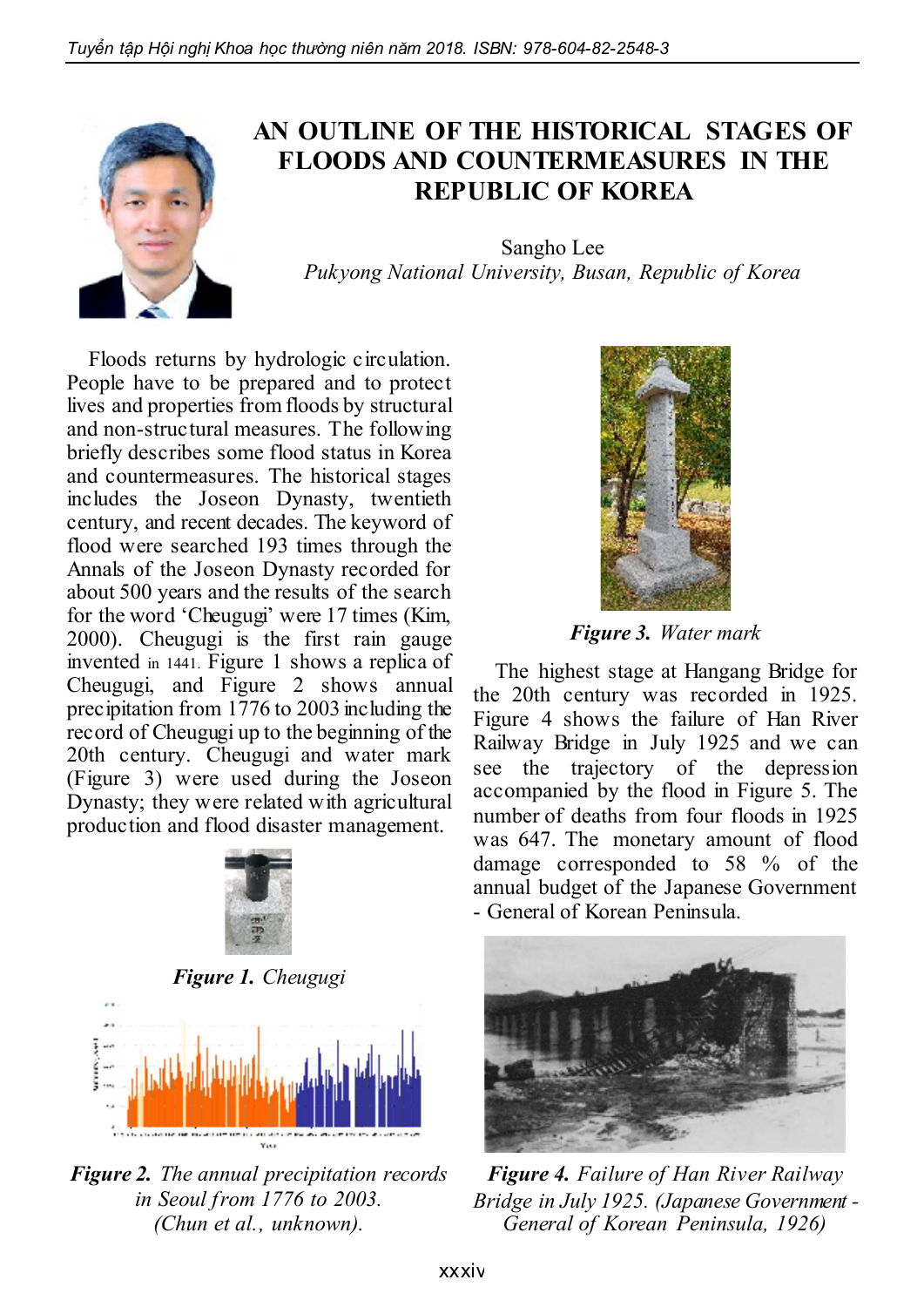

## *Figure 5. The trajectory of the depression in the second ten days of July 1925. (Japanese Government - General of Korean Peninsula, 1926)*

The Han River basin reconnaissance, which began in 1966, was an important work for flood control in the river. Following the reconnaissance, Soyanggang and Chungju multipurpose dams (Figure 6) were constructed that have been major structural measures for flood damage reduction on the downstream region including the national capital region. The basin reconnaissance on the other three major rivers had been followed and multipurpose dams were constructed for the rivers. The establishment of the Han River Flood Control Office in 1974 and the flood prediction and warning system have been important non-structural measures to reduce the damage caused by floods. There are four reservoirs used for flood control (Figure 6, 7; Lee et al., 2015). The reservoirs had been operated, using independent flood forecasting and control models. The flood forecasting and control model importantly improved in 2006 by the development of reservoir system operation model. One can see the decreasing trend of annual highest stages at Hangang Bridge in Seoul (Figure 8; Lee et al., 2015): the highest stage was recorded in 1925; multipurpose dams of Soyanggang and Chungju greatly contributed to reduction of the annual highest stage; and the application of the reservoir system operation model has played a major role in the flood stage reduction since 2006.



*in the Han River system*



## *Figure 8. Highest annual flood stages and rainfall amounts before and after the development of operational model for reservoir system simulation*

Floods occurred in relatively smallstreams managed by local governments have been primary concern of natural disasterin the past several decades. Some levee sectionscovering drainage structures through levees collapsed during floods, which induced damages on landside areas. Figure 9 shows the collapsed levee section around the drainage conduit of Gwangam levee. Hence, levee inspection have been strengthened for safety of levees and various analysis tools (Figure 10) have been used. Stormand flood insurance, which was implemented in 2006, is a policy insurance that subsidizes more than half of the insurance premium to compensate people for the damage by floods and storms.